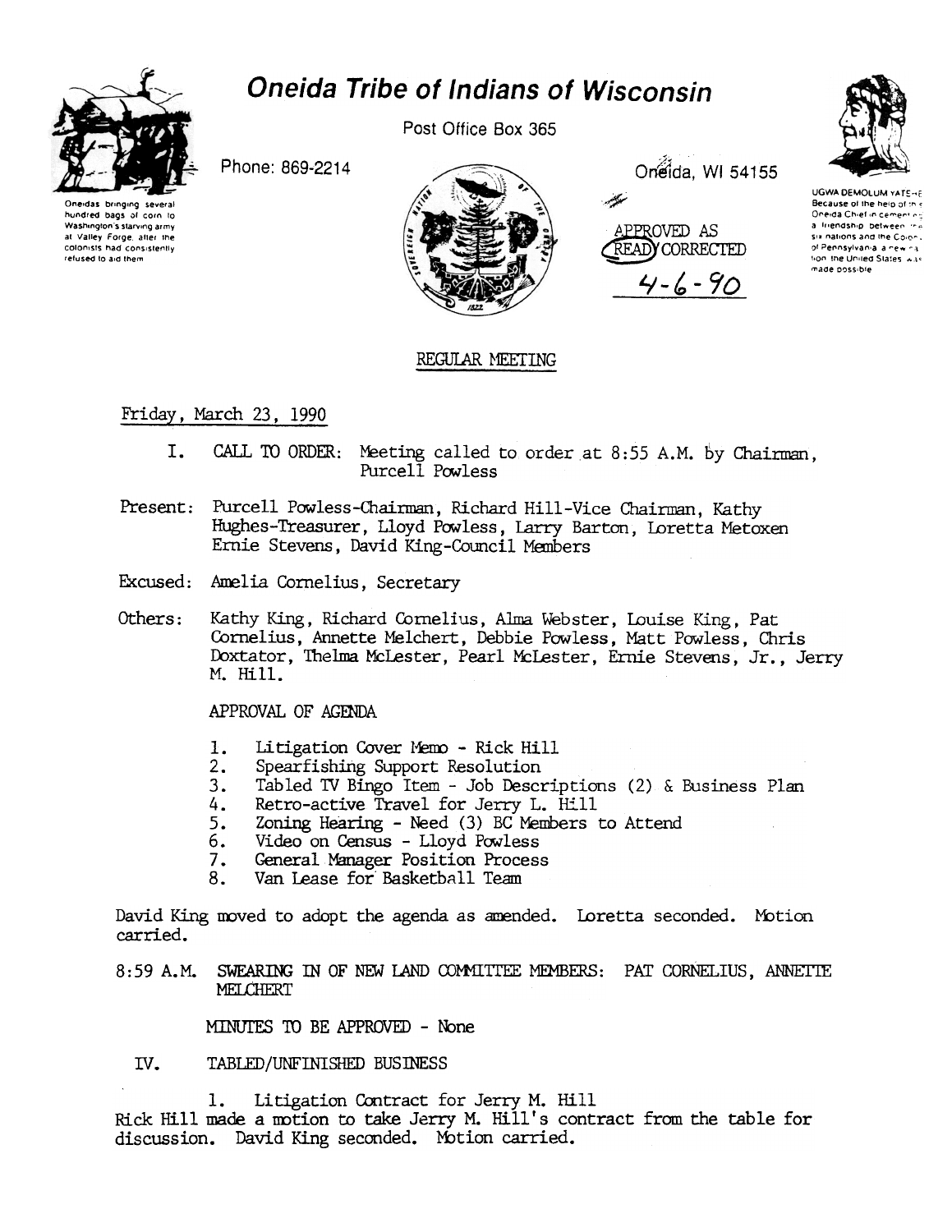Oneida Tribe of Indians of Wisconsin Regular Meeting - March 23, 1990 Page 2

#### $1.$ Litigation Contract (Contmued)

Discussion ensued on Jerry being an elected member of the Litigation Committee and being hired as a consultant for that same Committee. Rick stated that staff work needs to be done now. Question on Gordon McLester's previous contract and amount. Ernie Stevens stated he fully supports Jerry M. Hill as Litigation consultant. Chairman felt that General Tribal Council should decide whether to approve and elected Litigation member accepting a consultant contract for the same Committee.

Ernie Stevens moved to approve the consultant contract with Jerry M. Hill, Loretta seconded. Discussion--Pat Cornelius had a question on handpicking consultants. Suggestion was to post or begin a bid process for consultants. Further discussion on Chas Wheelock's responsibilities as the relate to the Litigation Committee and Business Committee.

Lloyd stated his opposition and feels we should hire a full-time person and to develop a job description for this position. Discussion on study for all consul tants .

Ernie Stevens moved to amend his motion to state that the contract be for 120 days at  $4,000 \times 4$  months without the additional  $4,000$  to include a stipulation that the Business Conmittee conduct an investigation into and an arrived at standard rate for consultants. Rick Hill seconded. Vote on amendment. Lloyd opposed, Kathy Hughes did not vote, David King abstained. Motion carried. Vote on main motion. Lloyd Powless opposed, Kathy Hughes-no vote, David King abstained. Motion carried.

Jerry M. Hill requested a temporary leave of absence from the Litigation Committee as an elected member to accept a consultant contract for the Litigation Committee for 4 months at  $4,000$  per month. Rick Hill moved to approve. Larry Barton seconded. Lloyd Powless opposed. David King abstained. Kathy did not vote. Motion carried.

- v. .REPORTS:
	- 1. HUMAN RESOURCES
		- a) Approval Requested for:
			- 1) Creation of New Position of Director-Oneida Cultural **Center**

Rick Hill moved to approve. Loretta Metoxen seconded. Motion carried.

2) Approval of New Job Position - Director of Public Works

Rick Hill moved to approve, Larry Barton seconded. Motion carried.

- b) Hiring Information:
	- 1 File Clerk-Accounting Dept. Linda F. Mercier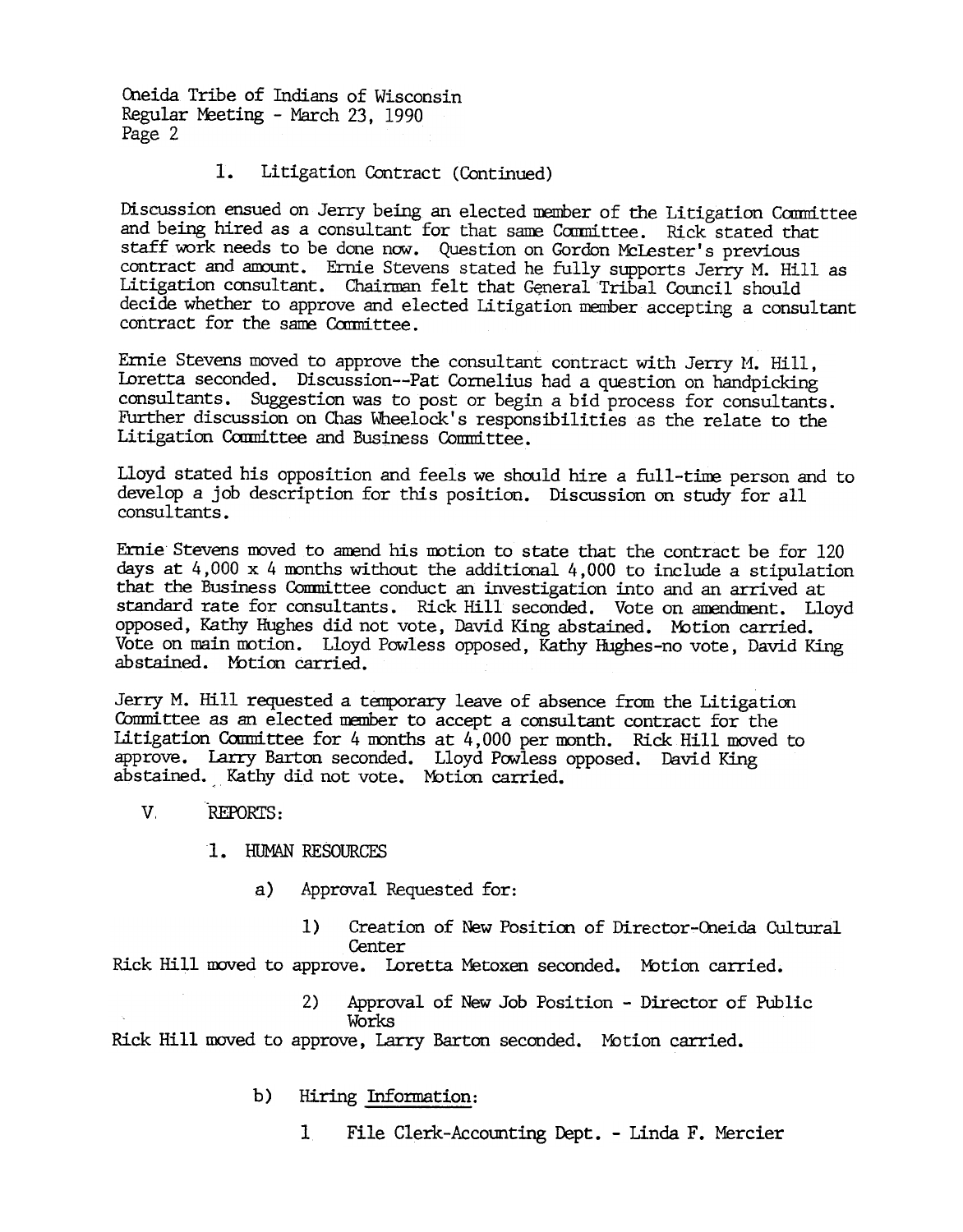Oneida Tribe of Indians of Wisconsin Regular Meeting - March 23, 1990 Page 3

- $\mathbf{C}^{\top}$ Transfers/Promotions:
	- Promotion of Karen Hill to Instant Tickets Operations  $1)$ Pit Supervisor
- $2.$ TRAVEL REPORTS (Information only)
	- $a)$ Amelia Cornelius - Las Vegas 2/28/90 - 3/1/90 - Gaming/-Sewer
	- Amelia Cornelius Madison 3/12/90 3/15/90 Gaming  $b)$
	- Lloyd Powless Wausau (AILCEB). Milwaukee (WAC) & Madison  $\mathbf{c}$ ) (Lobbying) 3/12-13/90
	- Amelia Cornelius Madison 3/19/90 Gaming Oneida  $\mathbf{d}$ Business Committee

#### VI. NEW BUSINESS

1. RESOLUTIONS

 $A_{\bullet}$ State of Wisconsin AODA Prevention Grant Application -Debbie Doxtator

Loretta V. Metoxen moved to approve Resolution No. 3-23-90-A AODA Prevention Grant. David King seconded. Motion carried.

- WHEREAS, the Oneida Tribe of Indians of Wisconsin is supportive of the Oneida Chemical Dependency Program, and
- the Oneida Tribe of Indians of Wisconsin has demonstrated the WHEREAS, ability to provide culturally specific Alcohol and Drug Abuse Programs, and
- the Oneida Tribe of Indians of Wisconsin have determined a need to WHEREAS. expand in the area of Alcohol and Drug Abuse Prevention and Education.
- NOW, THEREFORE BE IT RESOLVED: That the Oneida Tribe of Indians of Wisconsin apply for a State of Wisconsin, Division of Community Services Drug Abuse Prevention and Education Grant.

PROPOSED PROJECT DIRECTOR: PROPOSED BUDGET AMOUNT: PROJECT DURATION: PROJECT ACTIVITIES:

GAIL ELLIS, TRAILS COORDINATOR BEIWEEN \$83,747 & \$120,826 1 YEAR AODA PREVENTION & EDUCATION SUICIDE PREVENTION VIDEO **CULTURAL POSTERS** YOUTH CONFERENCE (1 WEEK) VAN PURCHASE PEER TRAINING IN AODA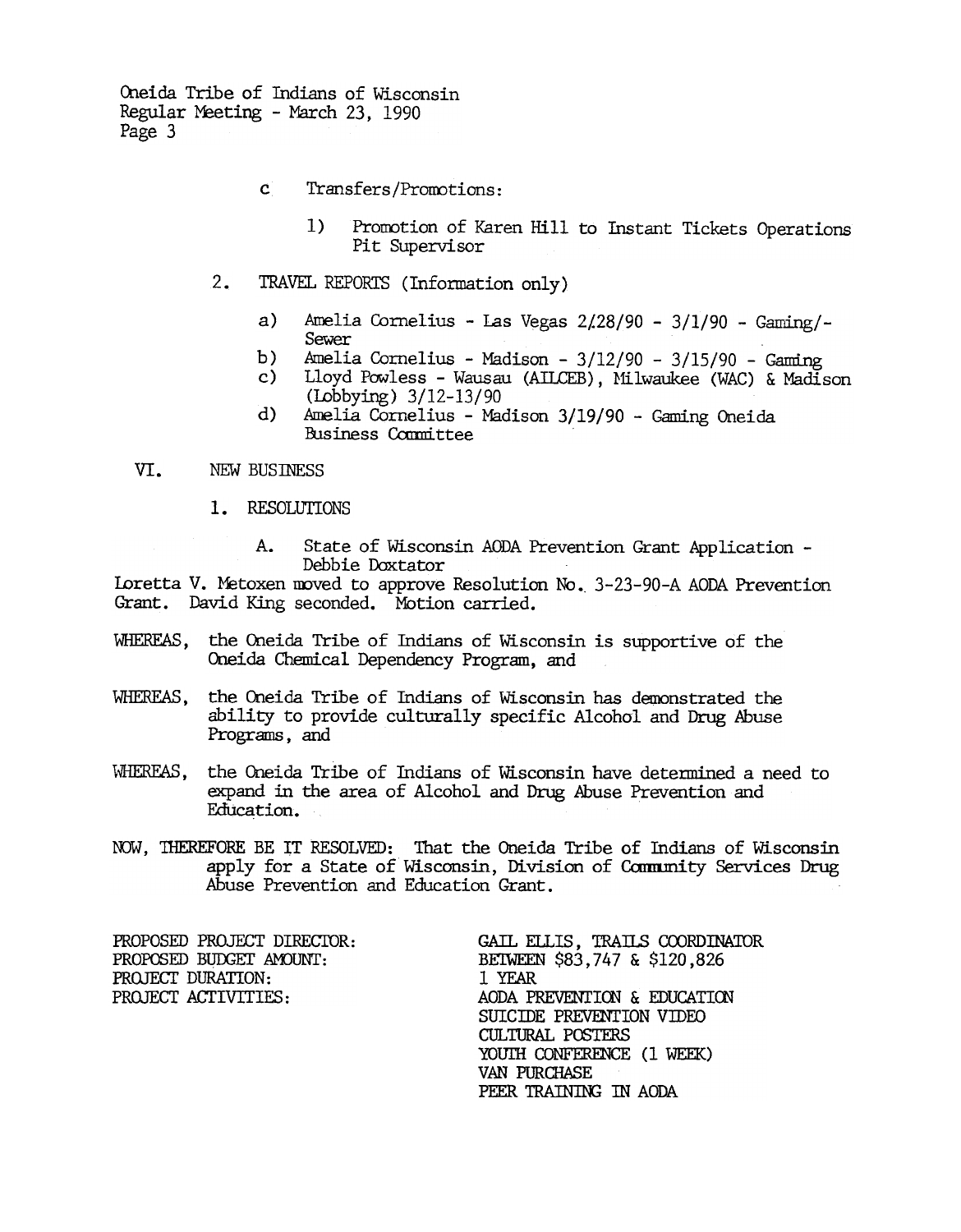Oneida Tribe of Indians of Wisconsin Regular Meeting - March 23, 1990 Page 4

- 2. REQUESTS:
	- A. Request approval for T.L.C. Program for Mr. & Mrs. Schuy ler -Chris Doxtator

Barton moved to approve. David King seconded. Motion carried

 $B<sub>1</sub>$ Request by S. Hill to Appeal Housing Authority Decision

Rick Hill moved to refer to the Oneida Law Office for a recommendation. Loretta Metoxen seconded. Larry Barton abstained. Motion carried.

> c. Request for \$200 Donation to American Cancer Society 5K & 10K Walk/Run -Eric Krawczyk

David King moved to refer this request to Community Support. Rick Hill seconded. Motion carried.

> D. European Support Demonstration for Wisconsin Indians Charles Leonard (Provided as INFO)

The Association for Endangered Peoples (Austria) is organizing a demonstration on April 6, 1990 in support of the WI Indians (April 7th has been declared as the International Day of Support for the Indians of WI).

The demonstration claims that there are efforts to undermine Indian Treaty Rights and they relate this assumption on a bill which has been recently introduced in the House of Representatives (HR 4033).

A delegation of the demonstrators is going to meet Embassy representatives to hand over a note of protest.

> Ε. Lac du Flambeau Request for Support RE: Spearfishing

The Lac du Flambeau Band of Chippewa Indians requested support (in Resolution Form) to reduce the potential of violence at the boat landiqgs to ensure a safe spearfishing season:

- WHEREAS, the Oneida Tribe recognizes the sovereign authority of the Lac du Flambeau Tribal Council as the governing authority of the Lac du Flambeau Band of Lake Superior Chippewa, and
- WHEREAS, the Lac du Flambeau Tribal Council has requested the support of their Resolution No. 65(90), urging treaty supporters to refrain from going to the boat landings during the upcoming spearfishing season, and
- WHEREAS, the Lac du Flambeau urges supporters to contact their local legislators to support Tribes exercising their treaty rights.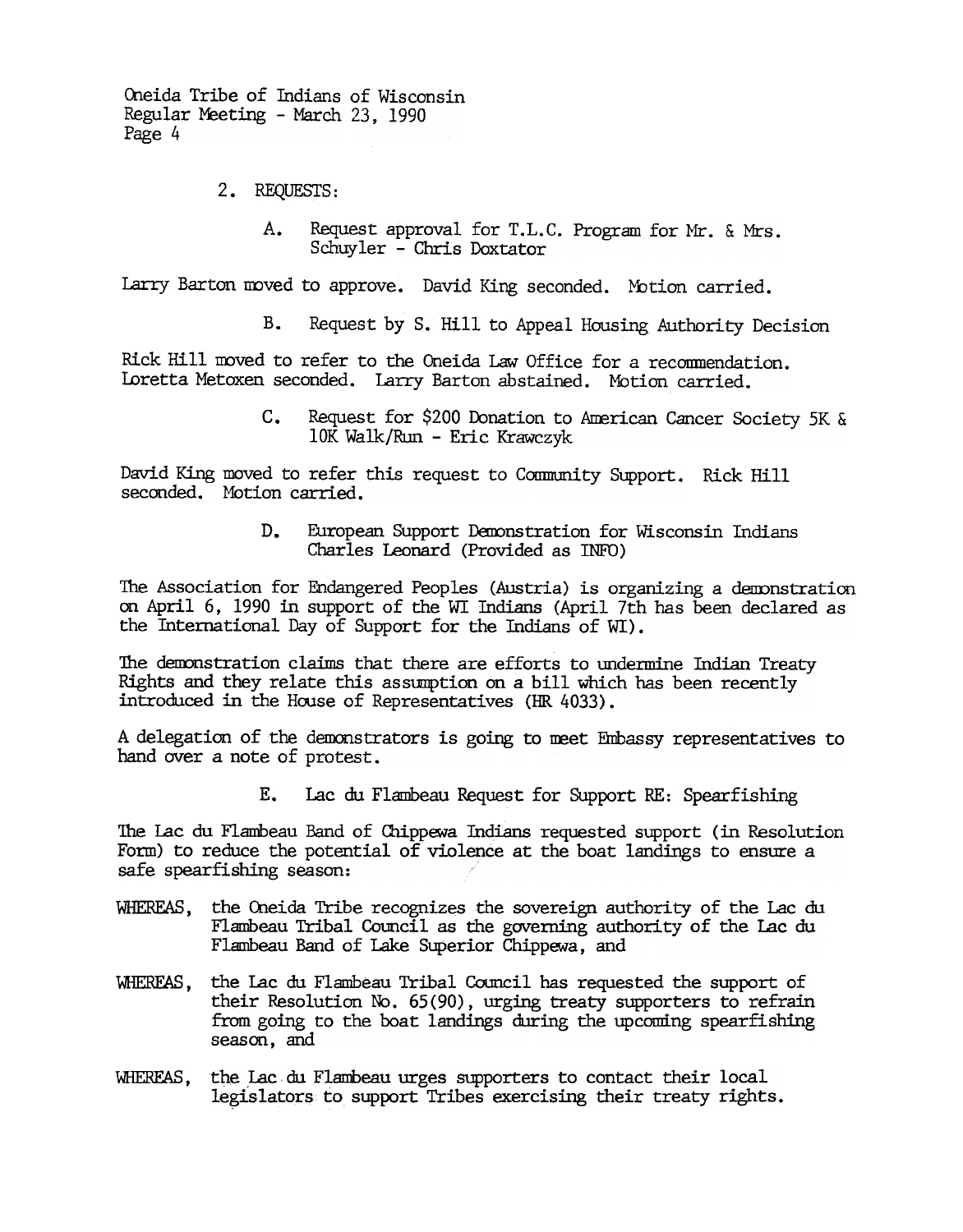Q1eida Tribe of Indians of Wisconsin March 23, 1990 - Regular Meeting Page 5

- NOW, 'ffiEREFORE BE IT RESOLVED: That the Oneida Business Conmittee fully supports the request of the lac du Flambeau Band of lake Superior Chippewa and will encourage tribal members to stay off the boat landings, and
- BE IT FURTHER RESOLVED: That the Oneida Business Committee will send letters to our local and state legislators voicing our support for all Tribes to freely exercise the rights guaranteed to them by the United States Congressional action.

Rick Hill moved to approve Resolution No. 3-23-90-B, Kathy Hughes seconded Ernie Stevens opposed. (paragraph #2). Motion carried.

F. Jo Swamp Request for Donation to ACIU RE: Treaty Rights

Rick Hill moved to refer request to Finance & Appropriations Committee for a recommendation. Larry Barton seconded. Motion carried.

> G. Decision of Oneida Child Protective Board Action -Sharon Cornelius

OCPB request the Business Committee to rescind action of 3/2/90 to retain services of Jo Swamp. Rick Hill moved to rescind the action of 3/2/90 regarding the above. Lloyd Powless seconded. David King abstained. Motion carried.

H. Right of Entry - Highway 172 - Sharon Cornelius

Requests Chairman to sign Right of Entry forms. These documents will allow the Dept. of Transportation to enter unto tribal lands in order to proceed in their construction work on Highway 172.

Kathy Hughes moved to approve. Loretta Metoxen seconded. Rick Hill opposed. Motion carried.

> I. Invite Covernor To Sign AB927 in Oneida

Amelia requested the Business Committee to invite Governor Thampson to come to Oneida to sign Bill AB927 which authorizes the Governor to sign the Indian Gaming compacts. This would make it very difficult for him to veto the Bill and would promote cooperation between the Tribe and the State. If the Governor accepts, the Tribe would invite all the WI Tribal Chairman to attend the signing.

David King moved to approve, Larry Barton seconded. Ernie Stevens abstaine Motion carried.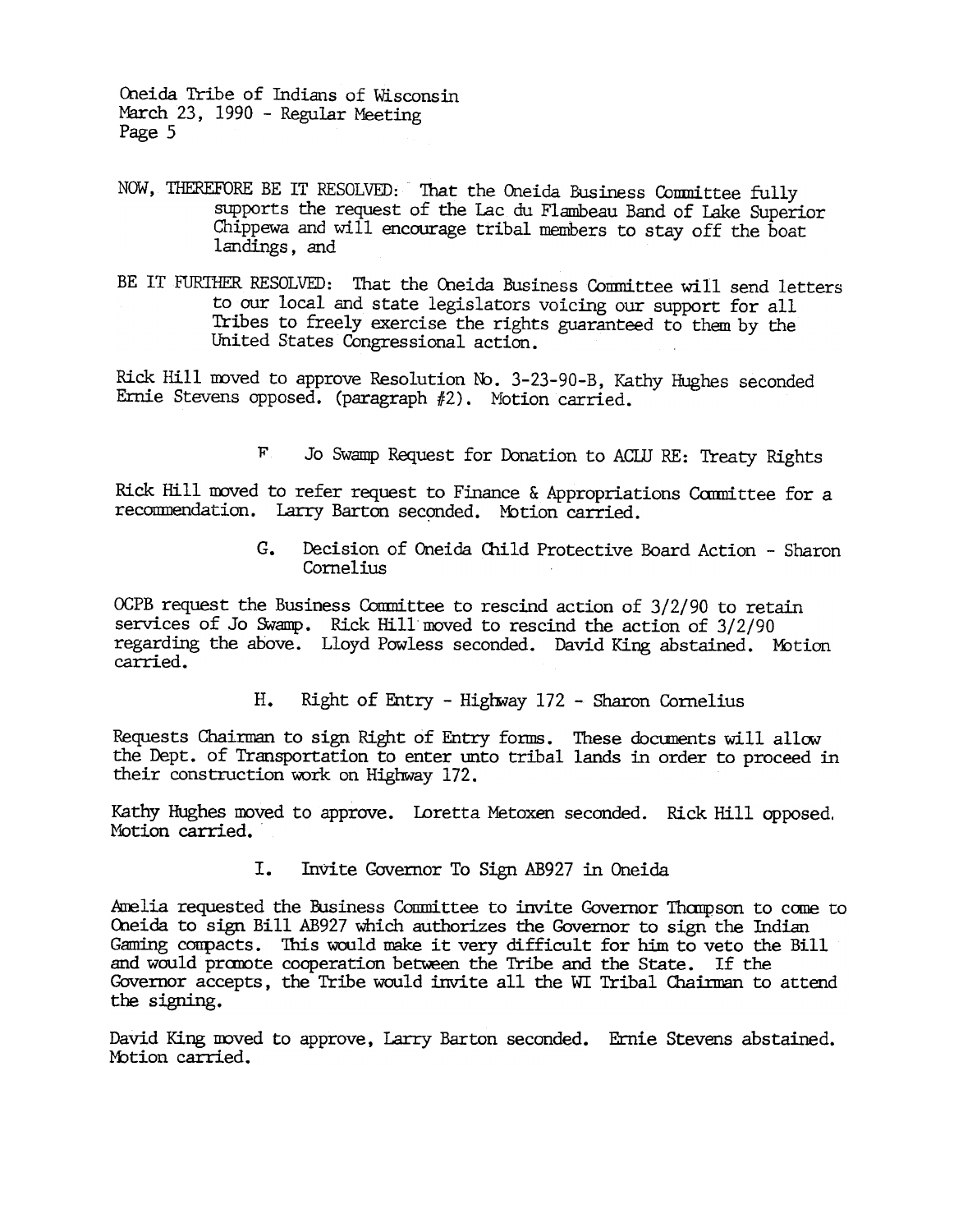Oneida Tribe of Indians of Wisconsin March 23, 1990 - Regular Meeting Page 6

### 3. CONTRACTS/AGREEMENTS

1. Milwaukee and Madison TV Bingo Contract Agreements/2 Job Descriptions/Business Plan - Sue Paremski

Rick Hill moved to defer the Business Plan for further discussion on Wednesday at 9:00 A.M. in the Business Committee conference room. Loretta Metoxen seconded. Ernie Stevens and Larry Barton opposed. Motion carried. Piscussion~ En1ie stated his concerns regarding contracts and made a motion to request written analysis and reports fran the Tribal Attorney and the Business Manager regarding the various contracts involved in Bingo, Lotter and IV Bingo, including McGlinchey, Yelange' and Larsen; these reports shall be a part of the special meeting to be held on Wednesday, March 28, 1990 at 9:00 A.M. David King seconded. Motion carried.

## 4. TRAVEL/VACATION

A. Travel: Amelia Cornelius/Loretta Metoxen/Stan webster - Lansing, MI for TERO Mtg.  $4/10-13/90$ 

Rick Hill moved to approve. Larry Barton seconded. Lloyd Powless and Kathy Hughes opposed. Show of hands. 3 voted in favor, 2 opposed, 1 abstention, motion carried.

### VII. **OTHER**

A) Room-At-The-Inn Tour Invitation 3/29/90 - Noon Inncheon Loretta requested all Business Committee members to be in attendance.

> B) Invitation to NAFDPIR's 3rd Armual futional Conf. 4/30 -5/4/90 -las Vegas, NV.

Food Distribution Program requested a Business Committee member to attend the above conference. Lloyd moved to approve. No second. Motion failed.

> C) Retro-active approval for Travel to Utah for Treaty Rights Jerry L. Hill

Kathy Hughes moved to approve. Larry Barton seconded. Motion carried,

D) Zoning Hearing - March 26, 1990

Need three (3) Business Committee Members in attendance. Loretta Metoxen Larry Barton and Ernie Stevens will be in attendance.

> Request to Lease a Van for Basketball Team to travel to Washington state for a Tournament E)

Kathy King will contact Recreation to work out a solution.